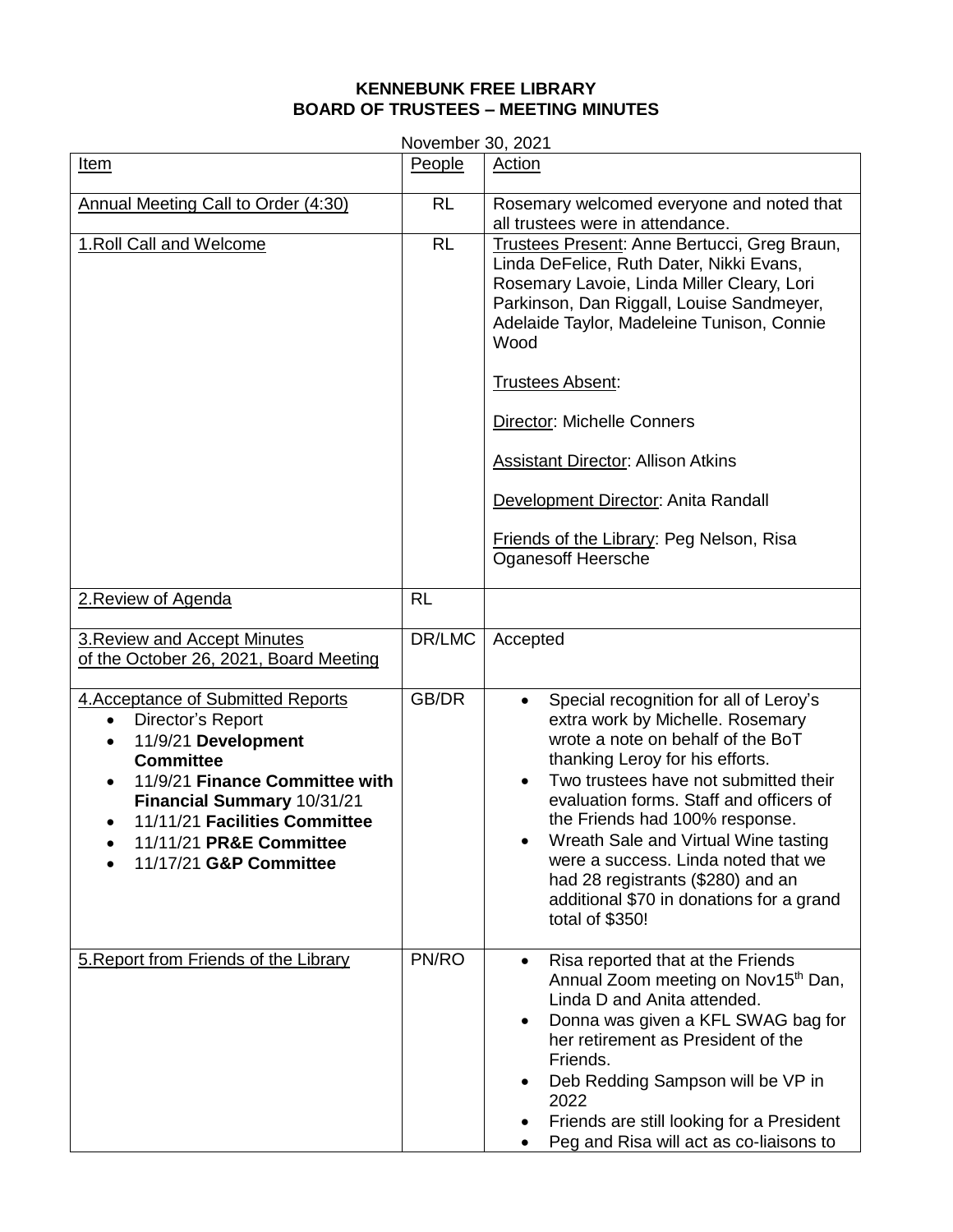|                       |                        | the BOT.<br>Giddy Worm is the new scanning<br>$\bullet$<br>system that is now in place to<br>determine if there is any value in the<br>donated books.<br>Book Sorting Committee will be formed<br>$\bullet$<br>and will meet on a regular basis.<br>Prelude Pop-Up Sale will be ongoing<br>$\bullet$<br>for two weeks starting with the first<br>weekend of Prelude (Thursday, Dec 2)<br>and ending the second weekend<br>(Sunday, Dec 12)                                                                                                                                                                                                                                                                                                                                                                                                                                                                                                                                                                                      |
|-----------------------|------------------------|---------------------------------------------------------------------------------------------------------------------------------------------------------------------------------------------------------------------------------------------------------------------------------------------------------------------------------------------------------------------------------------------------------------------------------------------------------------------------------------------------------------------------------------------------------------------------------------------------------------------------------------------------------------------------------------------------------------------------------------------------------------------------------------------------------------------------------------------------------------------------------------------------------------------------------------------------------------------------------------------------------------------------------|
| 6. Strategic Plan     | <b>RL</b>              | No updates<br>$\bullet$                                                                                                                                                                                                                                                                                                                                                                                                                                                                                                                                                                                                                                                                                                                                                                                                                                                                                                                                                                                                         |
| <b>7.Old Business</b> | <b>RL</b>              | Annual Appeal Summary. Annual<br>$\bullet$<br>Appeal donations are grouped with<br>Fundraisers. FY 2021 was \$110,754.<br>A plan for "thank you" calls is being<br>worked on.<br>The new "Holiday Giving" appeal<br>organized by Anita has raised \$900<br>from 8 donations. Three of the<br>donations were first time donors.<br>Louise suggested that the Fireside<br>Readers (donors who give \$1000 or<br>more) should get special attention from<br>Anita.                                                                                                                                                                                                                                                                                                                                                                                                                                                                                                                                                                 |
| <b>8.New Business</b> | <b>RL</b><br><b>DR</b> | First reading of the Reading Room Use<br>$\bullet$<br>Policy found in November board packet<br><b>Budget description and review. Dan</b><br>gave a detailed overview of the budget<br>for a 501.C.3 nonprofit organization and<br>would like to give us a written version of<br>his review to have for our files early in<br>the new year.<br>Highlights: KFL is an independent<br>organization not appointed by the town<br>of Kennebunk. KFL works closely with<br>the accounting firm of Cummings &<br>Lamont & McNamee.<br>The ToK "gifts" us each year a certain<br>amount of money. Michelle will present<br>our 2022/23 budget to the town in<br>February with our request for funds.<br>We are not guaranteed to receive the<br>amount requested. The Finance<br>Committee has a non-BoT member,<br>Michael Brigham. His role is a voting<br>committee member considered a<br>community member.<br><b>Compensation Committee update</b><br>from Rosemary. The committee will<br>plan to meet once before the end of the |